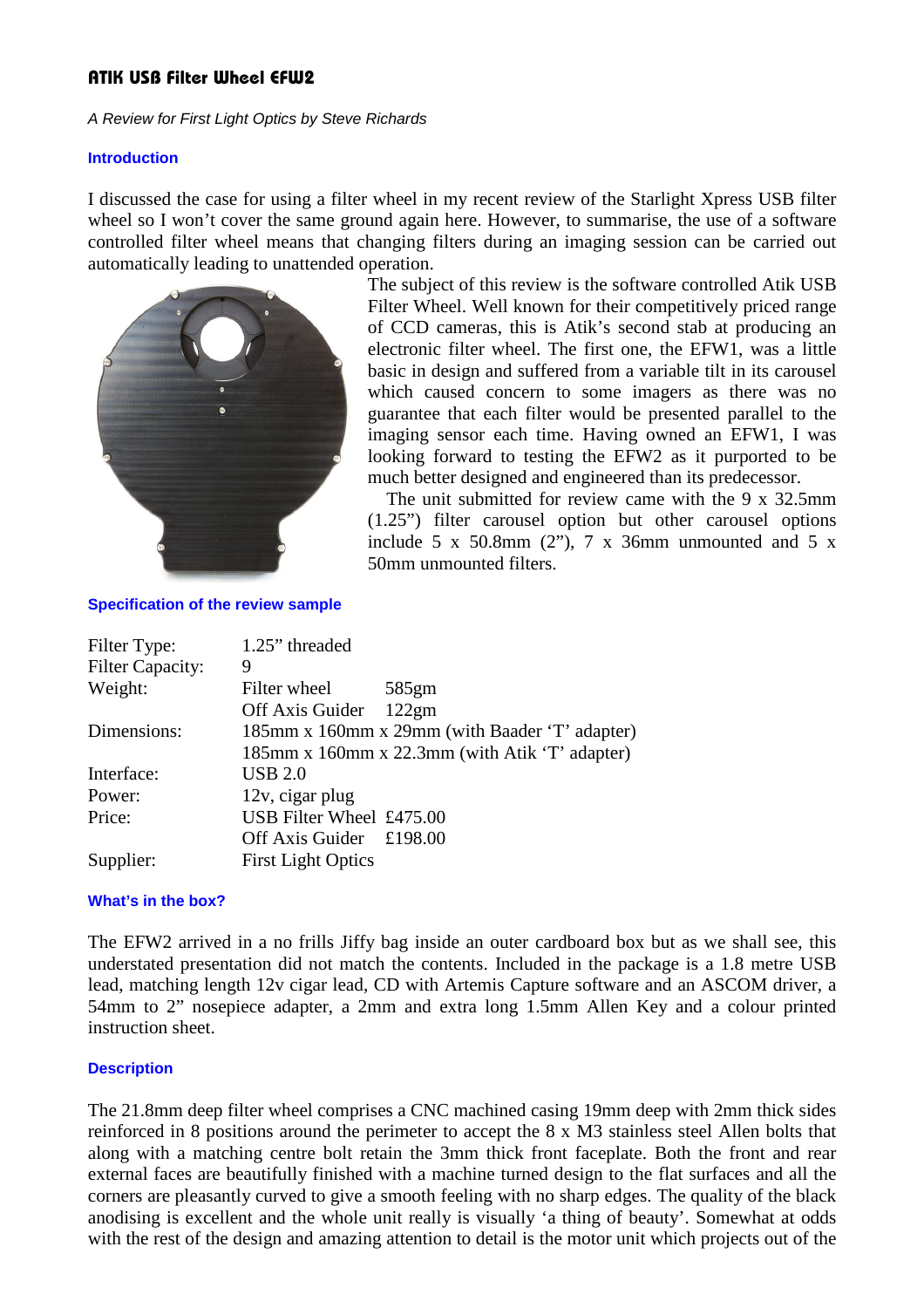rear of the housing. It was surprising that the motor wasn't covered in a simple casing to protect it and its exposed axle end.

 Internally the rear face of the housing is exquisitely machined to give a lattice to maintain rigidity whilst minimising weight. A 10mm pillar is machined into this backplate to support a 17mm needle



bearing onto which the carousel is installed. However, the support doesn't end here as the carousel is clamped top and bottom by two radial needle bearings kept under tension by a wave spring when the facing plate is attached to the CNC housing. The 4mm thick carousel is again beautifully machined with finger recesses to help with the insertion of the filters, the position of each being neatly marked by an engraved number. At the top of each filter position, there is a smooth bored hole that is used by the optical counter to identify the position of the wheel in conjunction with an extra index hole between filter positions 4 and 5. A rubberised 'tyre' is installed around the periphery of the wheel and this is driven by a ridged shaft on the motor. The sprung motor assembly and printed circuit control board are located at the foot of the housing from where the power and USB mini 'B'

sockets exit. On the outside of the wheel near the USB socket there is a small grub screw that can be used to adjust the motor tension.



Gaining access to the carousel itself is very easy if a little time consuming as it requires the use of the supplied 2mm Allen Key to remove the 9 tiny retaining bolts. The 8 peripheral bolts are unscrewed first then the final centre bolt is removed allowing the bevel edged faceplate to be lifted up. The wave spring, machined spacer and top radial needle bearing are then removed, the motor unit pulled away from the rubber tyre and the carousel is lifted out. Installing the 1.25" filters was simple with the engraved numbers indicating the correct position of each filter.

Once reassembled, the carousel was very stable and no apparent tilt was apparent or indeed possible making for a very finely engineered solution thanks to the nicely engineered needle bearings.

 On the rear face of the housing, a male 'T' threaded insert is neatly installed in a machined recess with two hidden retaining grub screws. This mounting adds nothing to the backfocus of the system yet allows the CCD camera to be set at any angle of rotation with regard to the filter wheel by slackening off the two grub screws and repositioning the adapter with the camera attached.

 On the front face plate there is a 54mm threaded opening into which the supplied 2" nosepiece adapter can be screwed. Alternatively, an optional 54mm to female 'T' adapter is available for attachment using an all 'T' threaded solution.



| <b>WE Atik FilterWheelRunner</b> |                                              |       |       |  |
|----------------------------------|----------------------------------------------|-------|-------|--|
| Wheel is connected               |                                              |       |       |  |
| $\nabla$ Connect                 |                                              |       |       |  |
| Filter:                          | $1 - \frac{1}{2}$                            |       |       |  |
|                                  | Red                                          |       |       |  |
| Focus offset:                    | 10                                           |       |       |  |
|                                  |                                              | Setup | Close |  |
|                                  | Filterwheel control assembly version 1.0.9.0 |       |       |  |

Atik's well respected Artemis software, an ASCOM driver, a console program called 'Filter Wheel Runner' and various PDF files are included on the supplied CD. If you use an Atik CCD camera then the Artemis software would present an elegant integrated sequencing solution. Disappointingly, the AstroArt and MaximDL plugins and PDF files have nothing to do with the filter wheel itself, rather they are related to the use of Atik CCD cameras. On the plus side, the ASCOM driver performed perfectly on the various XP and Windows 7 equipped laptops

and desktop PCs that the wheel was tested on. MaximDL connected to the filter wheel instantly using the supplied ASCOM driver and no connection or control problems were detected during the extensive testing period.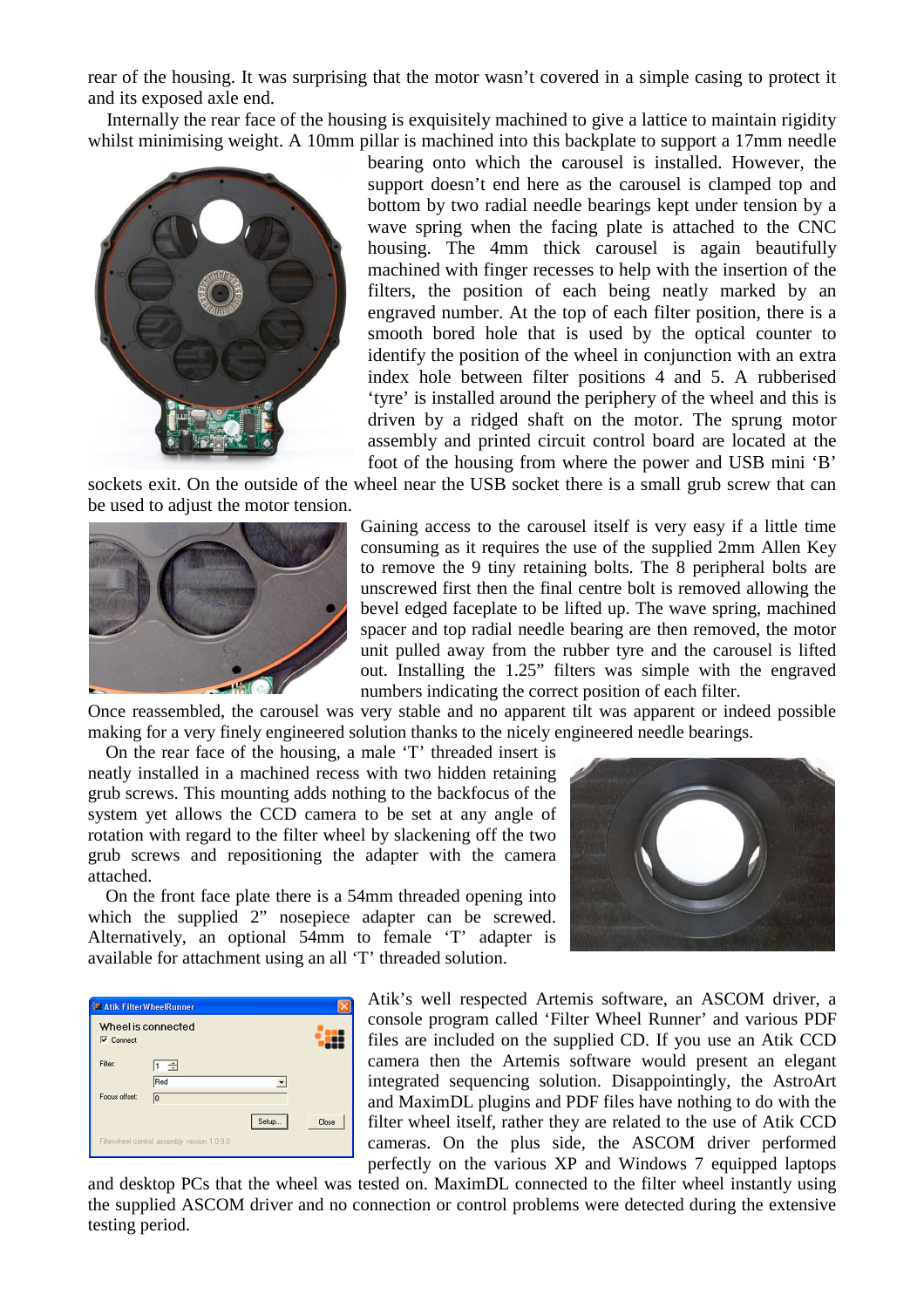To give a feel for how quickly the filter wheel would change filters, I timed how long it took to go from filter position 1 to position 9 as this represented the longest travel and it took 6.8 seconds. Repeatability of filter placement was excellent at every position which is important for ensuring that on larger sensors, the filters are centred over the sensor to avoid any obstruction. Accurate placing of each filter also ensures ease of obtaining accurate FLATS for dust bunny removal.

## **Conclusion**

The Atik EFW2 USB Filter Wheel performed absolutely flawlessly during the review period, was simple to operate and a delight to handle and use. The excellent engineering and amazing attention to detail in every component of the unit was a sizeable step up in quality from any other filter wheel that I have used so far. The option of up to 9 x 1.25" filters installed at the same time is an obvious attraction for owners of small to medium sized sensors, allowing for L/R/G/B/Ha/OIII/SII/Hb and an IDAS LP filter to be available for instant use without any carousel swapping – terrific!

 Although this is certainly not a low cost option, I believe the price is fully justified on engineering grounds alone and I wouldn't hesitate to recommend it. In fact, I have ordered one for my own use.

# **Atik Off Axis Guider Add-on**

A matching Atik off axis guider (OAG) was also supplied for testing as this is likely to be a popular



option. This too was well engineered and designed to be very light despite its 76mm diameter, 24mm depth and 11mm thick walls. Again, excellent attention to detail was apparent in the engineering with deep trenches machined in the walls to keep the weight down. A 2" nosepiece was supplied, duplicating the one supplied with the filter wheel. If you wanted to use a focal reducer or field flattener, a 'T' adapter would almost certainly be required as well and I used a Baader 54mm to 'T' adapter during my testing. Atik have taken heed of this and now supply an optional adapter for this purpose. Two Allen keys are supplied for installation and prism adjustment.

The OAG attaches directly to the front faceplate of the filter wheel using three

stainless steel M3 x 6mm Allen head bolts. The guide camera attaches to a small turret on the top of the OAG and this includes a very neat and effective helical focuser for fine focus and a set of 3 'T' extension tubes (4, 7 and 15mm) for coarse focus adjustments. A 6.25mm hole is bored through the centre of the turret to transfer off axis light picked off by the prism to the guide camera which seems a little restrictive as the prism itself is 10mm wide by 7mm deep so full use is not being made of the light available.

 Adjustment of the prism position in the light cone is by slackening off two small grub screws and pushing the prism with a finger to a new position which is a little crude but the method works well enough. This is certainly not something you would want to do in the field although in fairness, this



would normally be a 'do once and leave forever' procedure unless you wanted to adjust the prism to get a different choice of guide stars.

 The additional back focus imparted by the filter wheel and OAG is 49mm with the 2" nosepiece and 54mm with the Baader 'T' adapter (but see below). A typical Atik CCD camera like the 314L+ has a sensor to mounting face of 13.1mm which gives a total sensor to final mounting face distance of 67.1mm. Most focal reducers, field flatteners for refractors and coma correctors for Newtonian